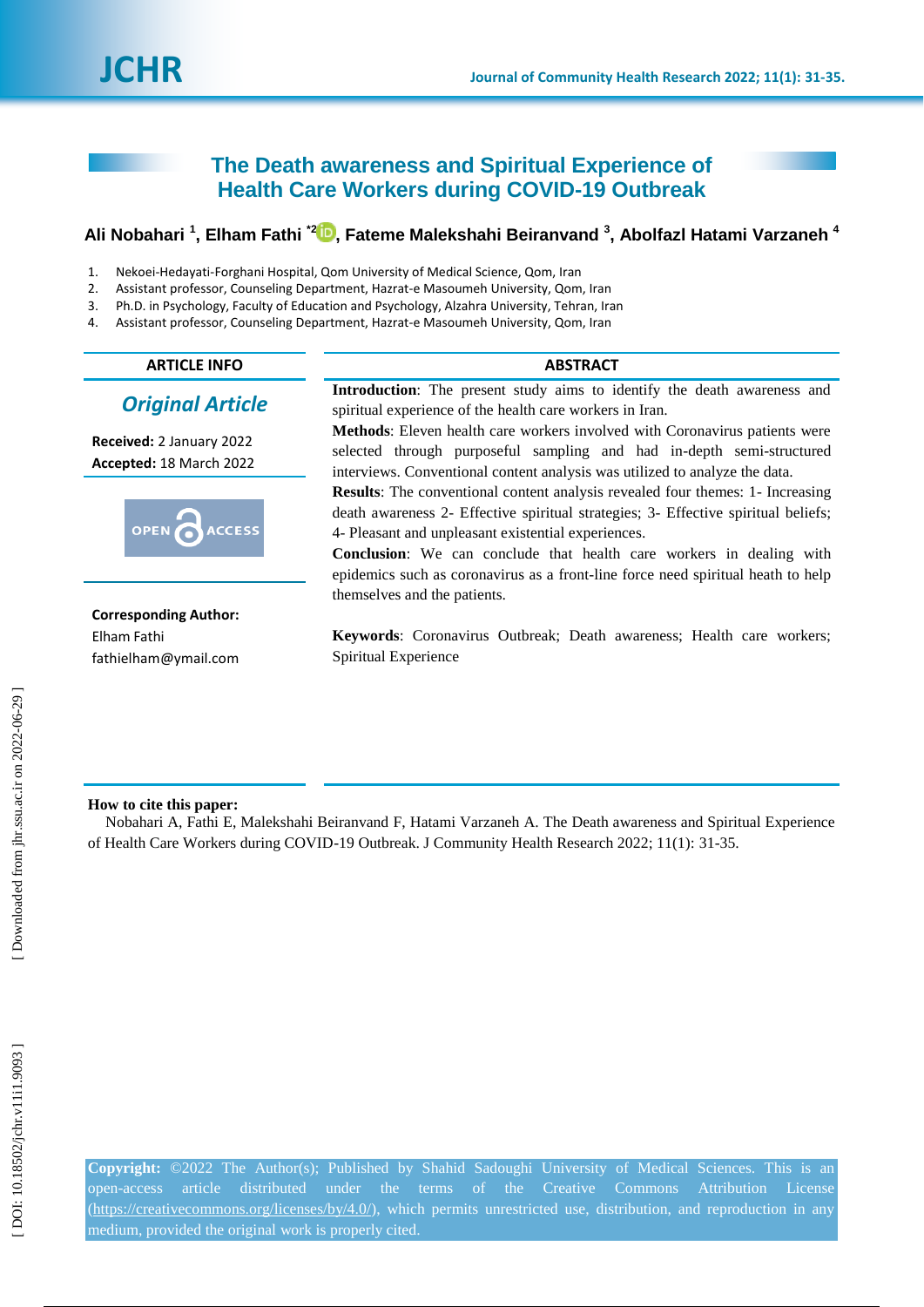## **Introduction**

According to the World Health Organization (WHO), the prevalence of COVID -19 which causes acute respiratory disease continues to increase and has become an emergency in physical and mental health(1) . The disease is spreading at a time when Health Care Workers (HCW) are expected to work long hours under high pressure with inadequate resources and facilities, as well as accepting the inherent dangers of interacting closely with patients and facing problems such as being vulnerable to the disease, misinformation, which leads to an increase in their level of anxiety, and this anxiety increases sharply when they see their colleagues get sick or die(2). In general, HCWs are under severe psychological stress (3). experience moral crises because they experience great suffering from the death of their patients and colleagues, fear of infection , and infecting their residents and families(4, 5) .

This pandemic caused a high frequency of death rate . This led to an increase in HCW's experiences of death(6). Death is so threatening for many people, and the anxiety out of it is called death anxiety (7). This anxiety includes the concepts of fear of the process of death about oneself and important people in life. According to existential psychotherap y , the desire to survive in dealing with the awareness of the inevitability of death causes stress in humans(8) . Encountering this core existential conflict as the most fundamental level of anxiety makes the ground for a healthy life. Throughout history, human beings have created defenses to confront and deny death. However, the problem is not solved by denying and ignoring the death, because events such as the death of loved ones, natural disasters, disease crises that occur naturally in our lives do not allow us to deny death and this method is condemned to failure(9). People choose to confront death by preventing or accepting it. But the acceptance of death may lead to significant changes in one's life.

Some studies have focused on spirituality among HCWs. The findings of a study revealed a high level of spirituality and spiritual care perceptions among HCWs in Jordan(10) . In another study , the authors tell their personal experiences in the fight against the Coronavirus pandemic and call for more spirituality needed to battle the COVID -19 emergency(11) . In a study , the researchers indicated that nurses offering prayer can be therapeutic for some patients(12). Generally, as the result of the COVID -19 pandemic and its impact on HCWs' mental health, this study aimed to explore the spiritual experiences of HCWs during an outbreak.

### **Methods**

Eleven HCWs in Qom city with purposeful sampling participated in the study after signing the consent form. The inclusion and exclusion criteria were continuously working at least for five years in the medical centers; working at least for three weeks or more in the ward with patients suffering from COVID -19; working less than five years in the medical centers; not being involved in the ward with patients suffering from COVID - 19. The interviews with an interview guide were done in the counseling room of the hospital by one of the authors who have experience working as a clinical psychologist in the hospital (A. N.) and lasted up to one hour. The interviews were audio -recorded and transcribed verbatim for analysis.

To ensure credibility and accuracy in the description and interpretation of data, we actively engaged in debriefing sessions throughout data analysis and used direct quotations from the data . The triangulation of different data sources (nurses and physicians) and data analysts (two members of the research team ) , enhances the credibility. As for confirmability, we used data and analyst triangulation and maintained an audit trail. For transferability, we used a careful description of the context and the participants involved in our research. Lastly, for dependability, we used careful documentation and description of the processes of recruitment, data collection, and taking a team approach(13) .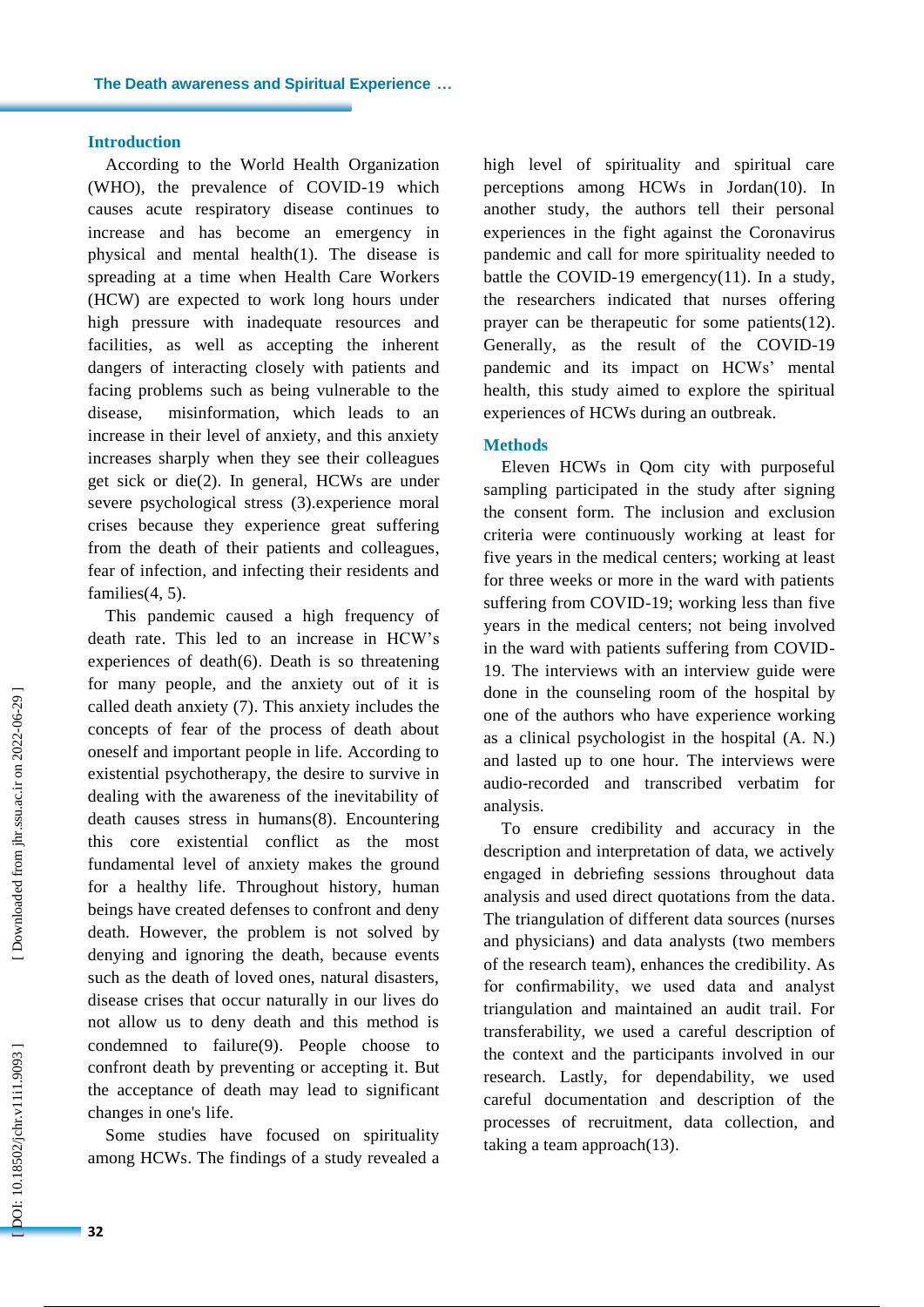Conventional content analysis was utilized for the subjective interpretation of the contents of the written data(14). Codes and themes were identified through the systematic classification

process.

## **Results**

The demographic information of Eleven HCWs is indicated in table 1.

| <b>Participants</b> | <b>Sex</b> | Age | Job          | <b>Work Experience(years)</b> |
|---------------------|------------|-----|--------------|-------------------------------|
|                     | Male       | 39  | Nurse        | 15                            |
| 2                   | Male       | 48  | <b>Nurse</b> | 20                            |
| 3                   | Male       | 54  | Physician    | 20                            |
| 4                   | Female     | 32  | <b>Nurse</b> | 10                            |
| 5                   | Female     | 40  | Nurse        | 14                            |
| 6                   | Male       | 37  | Physician    | 8                             |
| 7                   | Male       | 47  | Physician    | 18                            |
| 8                   | Male       | 36  | <b>Nurse</b> | 10                            |
| 9                   | Male       | 56  | Nurse        | 30                            |
| 10                  | Female     | 40  | Physician    | 15                            |
| 11                  | Female     | 28  | <b>Nurse</b> | 6                             |

## **Table 1.** The demographic information of the participants

## *Thematic analysis*

Four main themes emerged that are explained by mentioning the quotations.

## *Theme 1: Increased death awareness*

The interview analysis indicated that the HCWs observed severe death in patients . They died lonely, far from their families, suddenly, with high frequency and short intervals. Even the families were afraid to receive the bodies. This experience changed their worldview toward the world, health, death , and life. Their awareness increased regarding the value of the world, health, old age, disability, nearness of death, divine power, weakness of human beings, and instability of life. They reported that their spiritual beliefs strengthened. , consequently, their lifestyle changed. So that their self -monitoring , care and attention to physical and mental health, attention to loved ones, gratitude and appreciation for the blessings of health , and caring for old people increased , and their arrogance and pride reduced.

*It is a strange disease. Suddenly it kills you. Well, such a disease changes one's attitude. I now know the value of every moment of my life. I try to remember that working here reminds me that nothing is sustainable (1).*

*Theme 2: Effective spiritual strategies*

The participants mentioned two spiritual strategies as useful during the outbreak. They believed that trusting and relying on God who can save them as a strong power and spiritual connection like using prayer, supplication, dhikr, religious practices, talking with God to cope with their stressors.

*I think religion was very helpful in this situation. I prayed a lot myself. I think it could have protected me and somehow kept our minds away from the corona. I considered these conditions as a kind of divine test …I feel very good (8) .*

## *Theme 3: Effective Spiritual beliefs*

HCWs ' spiritual beliefs that led to start and continue working in the COVID -19 ward were believing in getting rewards for helping patients, divine satisfaction as an incentive to help, accepting of suffering, believing in being responsible to human beings, belief in the important role of patients' satisfaction and their prayers.

*When I saw the prayers of the people, I felt very good and motivated, I felt that the people felt comfortable that we were by their side and their stress was greatly reduced (with tears in his eyes). (3).*

*Theme 4: pleasant and unpleasant existential experiences*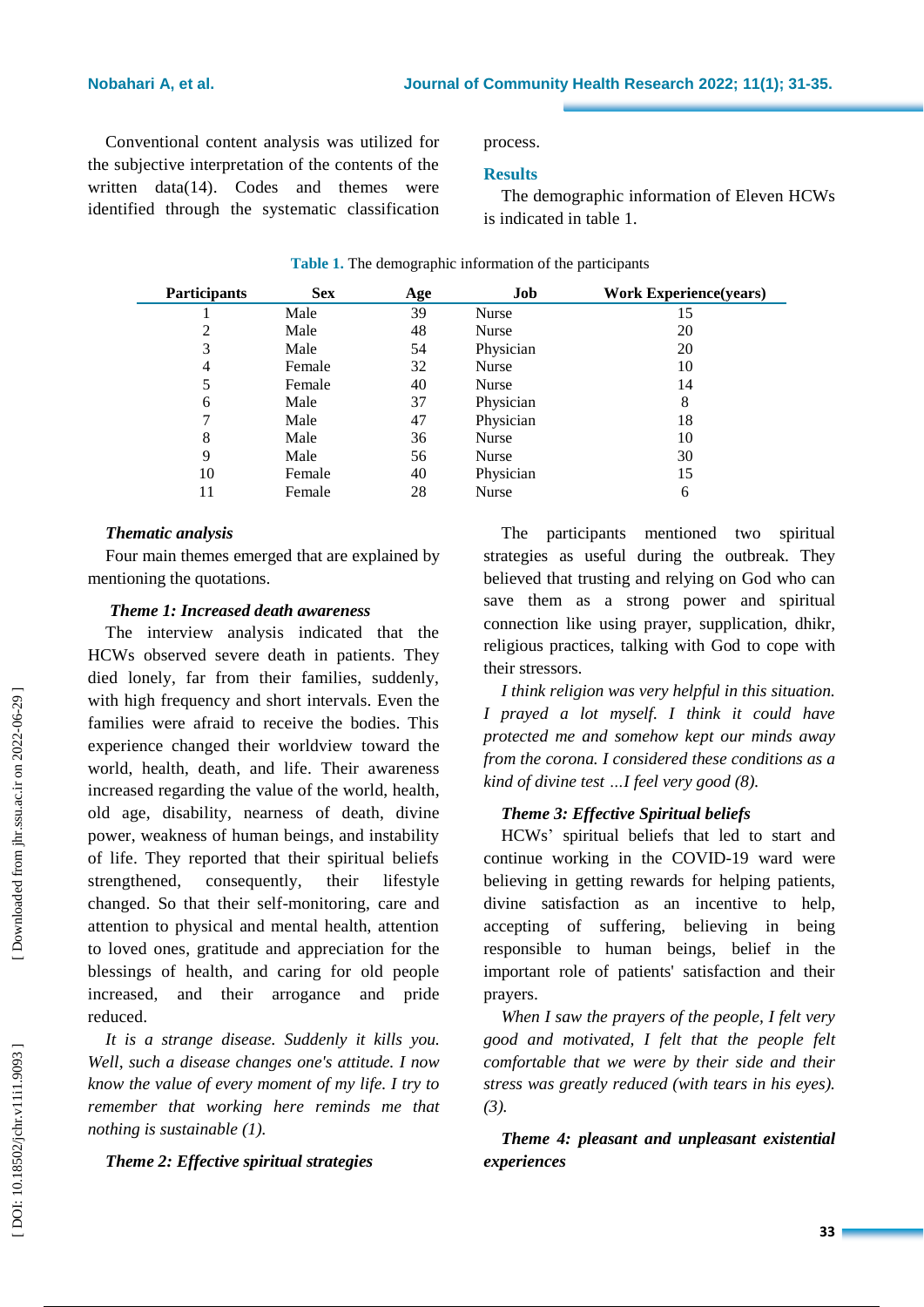The participants mentioned dual experiences. They had pleasant experiences like hope and satisfaction with their job, hope to get out of the condition , and unpleasant experiences like sadness, guilt feeling, moral conflicts , and injustice.

*It was very hard for me that people were dying in front of my eyes. Once I was in the ward, three people died an hour apart. It was very hard for me and I felt very disappointed. But we also helped many patients who are better now. as soon as I felt that I did not do less, I felt better (2).* 

#### **Discussion**

As mentioned in the findings section, the first theme that emerged was the rise of death awareness among HCWs , and consequently, they focused on more important goals such as communication with loved ones and the importance of human beings, attention , and health care , and avoidance of arrogance and pride. Researchers in a study indicated that death awareness leads to the improvement and promotion of family relationships and improved physical health(15) . When people become aware of death both their death anxiety decreases and they become more accepting of death(16) .

Another dimension of the HCWs ' spiritual experience was related to the spiritual strategies they used to comfort themselves. A study has shown that among the strategies that people use to overcome their death anxiety, comforting strategies like believing in the afterlife compared to avoidance strategies like avoiding situations related to death were more effective(17) . In another study, turning to spiritual belief systems worked as a coping mechanism to relieve loss during the COVID -19 pandemic in western and Christian cultures. This indicates that spirituality as a general concept can go beyond the boundaries and connect religions.

According to the reports of the participants in the study, the spiritual beliefs led to the beginning and continuation of activities among COVID -19 patients even though challenging. No studies were found to explore the specific spiritual beliefs that

help the HCWs stay in their job during the COVID -19 pandemic . But according to ethical codes for HCWs(18), most clinicians first assess the risks to their own and their family's life, health, and safety. They may then factor in, to varying degrees, their religious beliefs and personal motivations. Next, they may consider professional factors, including the precepts in the healthcare profession's oaths and codes, as well as other ethical and religious dicta to which they subscribe. In contrast, our study indicated that some HCWs because of their beliefs had a different priority so that they might endanger themselves to save society. This result may be explained according to the religious culture of Iran and sacrifice as an important value in this culture.

While working with patients, HCWs experienced pleasant and unpleasant spiritual experiences, such as a heartfelt satisfaction with helping patients and hope for divine mercy, and unpleasant experiences, such as anger and injustice over the death of patients and moral conflicts. Consistent with the results of the research, research conducted on HCWs during the outbreak of COVID -19 has shown that they experience more moral problems and conflicts due to the higher probability of contracting and facing work pressure and family relationships(19) .

### **Conclusion**

It can be implied from the findings of this study that HCWs need spiritual help in their workplace based on their lived experiences during pandemics. Educating the HCWs on concepts like death awareness, effective beliefs , coping strategies , and the experiences they might face during their work period during the outbreak of a pandemic can prepare the HCWs for future pandemics.

This study is limited to the HCWs in Qom city in Iran. It can't be easily generalized to other cities or nations. It is suggested to do this study in other cities and nations and compare the results. Furthermore, the spiritual beliefs, strategies, and

 [\[ DOI: 10.18502/jchr.v11i1.9093 \]](http://dx.doi.org/10.18502/jchr.v11i1.9093) [\[ Downloaded from jhr.ssu.ac.ir on 2022-0](https://jhr.ssu.ac.ir/article-1-736-en.html)6-29 ]

OOI: 10.18502/jchr.v11i1.9093

Downloaded from jhr.ssu.ac.ir on 2022-06-29 ]